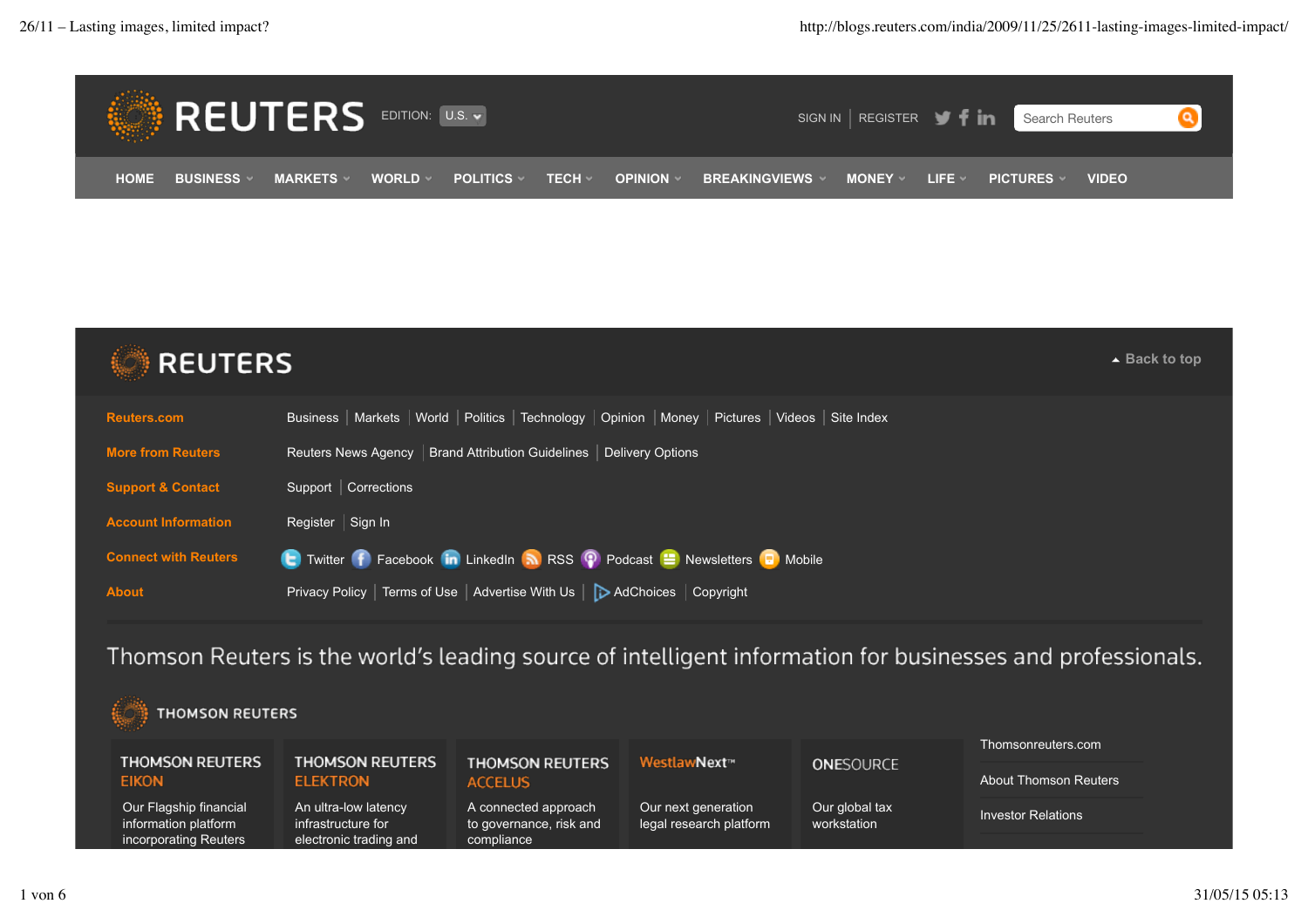

**Tags:**

## 26/11 | India | India and Pakistan | lashkar-e-taiba | Mumbai attacks | security



Ahead of the first anniversary of the Mumbai attacks, India's financial hub is on heightened alert.

Metal detectors and scanners "beep" in office blocks and malls, snipers and sniffer dogs keep guard at hotels, and barricades are in place around high-profile locations. And various talking heads have made power point presentations to show the city is now safer.

In the past year, several measures have been put in place to tighten security in Mumbai, including a hub for elite commandos, and new

weapons, armoured vehicles and speedboats for the police.

But how safe is the city that has been a target of bomb attacks before and remains a magnet for militants bent on hurting India's status as an economic powerhouse?

Home Minister Palaniappan Chidambaram has said India remains just as vulnerable to another attack, but that our capacity to deal with them has improved.

But some security experts say little has changed, and the fact that there have been no major attacks in the last year has little to do with India's improved ability, and more to do with the greater pressure on Pakistan. That it is only a matter of time before the Lashkar-e-Taiba launches another attack in India. That the revamping of the police

Correspondent, Political & General News, India Any opinions expressed here are the author's own.



**THE POWER OF THE FEAR OF MISSING**